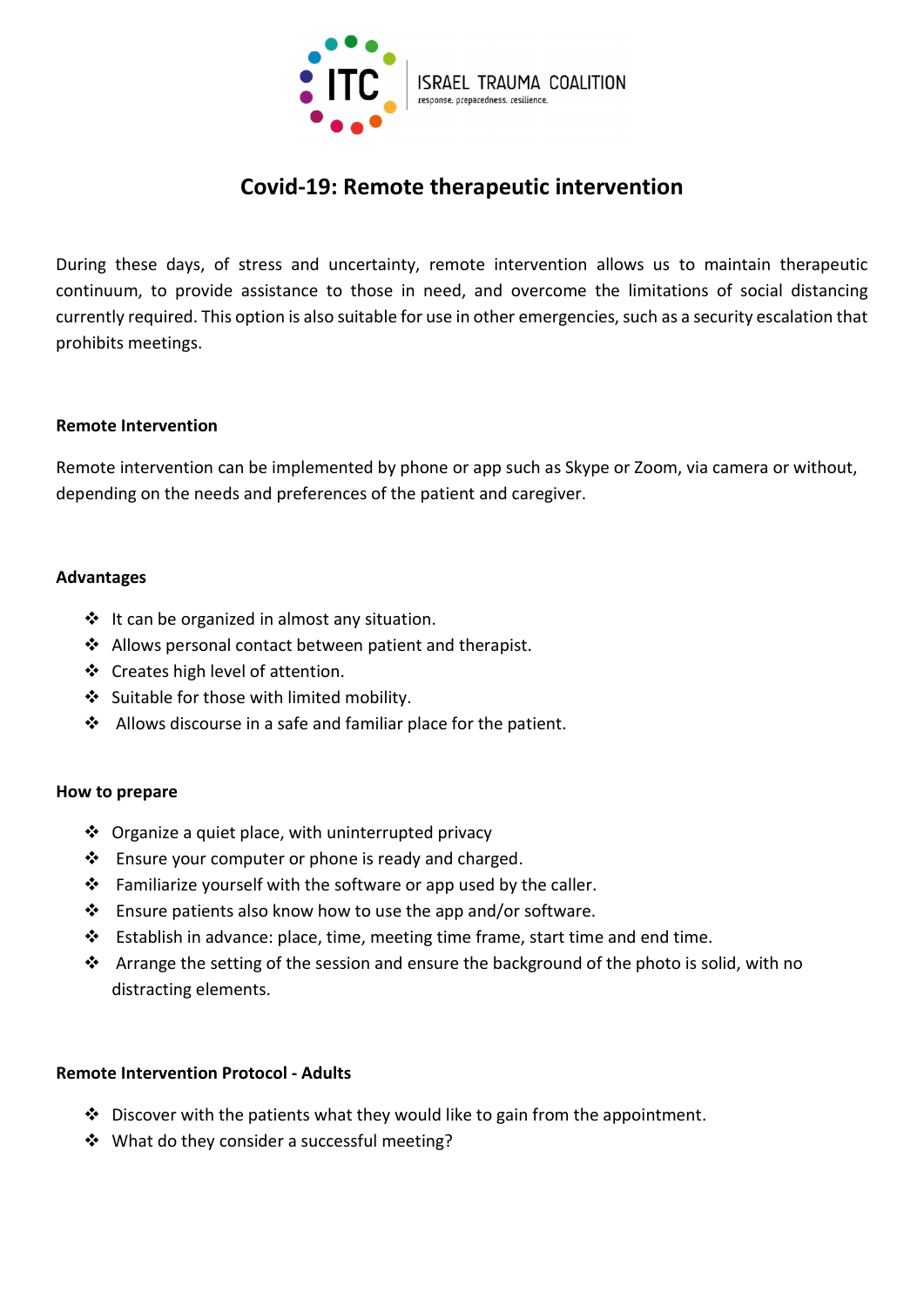

# Strengthening and connecting resources: personal / family / community

- ❖ What helps them relax?
- ❖ What has helped them in the past?
- ❖ What currently gives them enjoyment?
- ❖ What is the thing they most like to do?
- $\cdot$  Repeat and echo what has been said repeatedly.
- \* Mention the tools that help: breathing, movement, reducing media exposure, setting an agenda.
- Connect to tools that you have already learnt, such as exercises, meditation, insights.
- $\div$  Emphasize that the situation is temporary.
- Ask what things they did during this period they considered to be successful. For example: I managed to take an internet course, arranged a photo album, etc
- What opportunity can this period present for you? For example: I tidied drawers, had time for myself, read books, cleaned the house, etc.
- \* Repeat the words "When I finish reading one book, I'll know that I gained something during this time.
- \* "Understand that we are not alone: Ask: Who are your support agencies? Who do you use as a source of support?
- What does the support you receive look like? For example: I talk to my parents every day, we support each other.

# Summary of the meeting

Summarize what was said at the meeting: repeat all resources that patients are connected with, repeat what helps them, mention their sources of support, indicate what is good for them, what tools they can use, and what signs will show them that they are successful.

Check to see if a follow-up meeting is required and if so - set a date for the meeting.

If necessary, refer to health funds' information centers, the Ministry of Health or welfare services.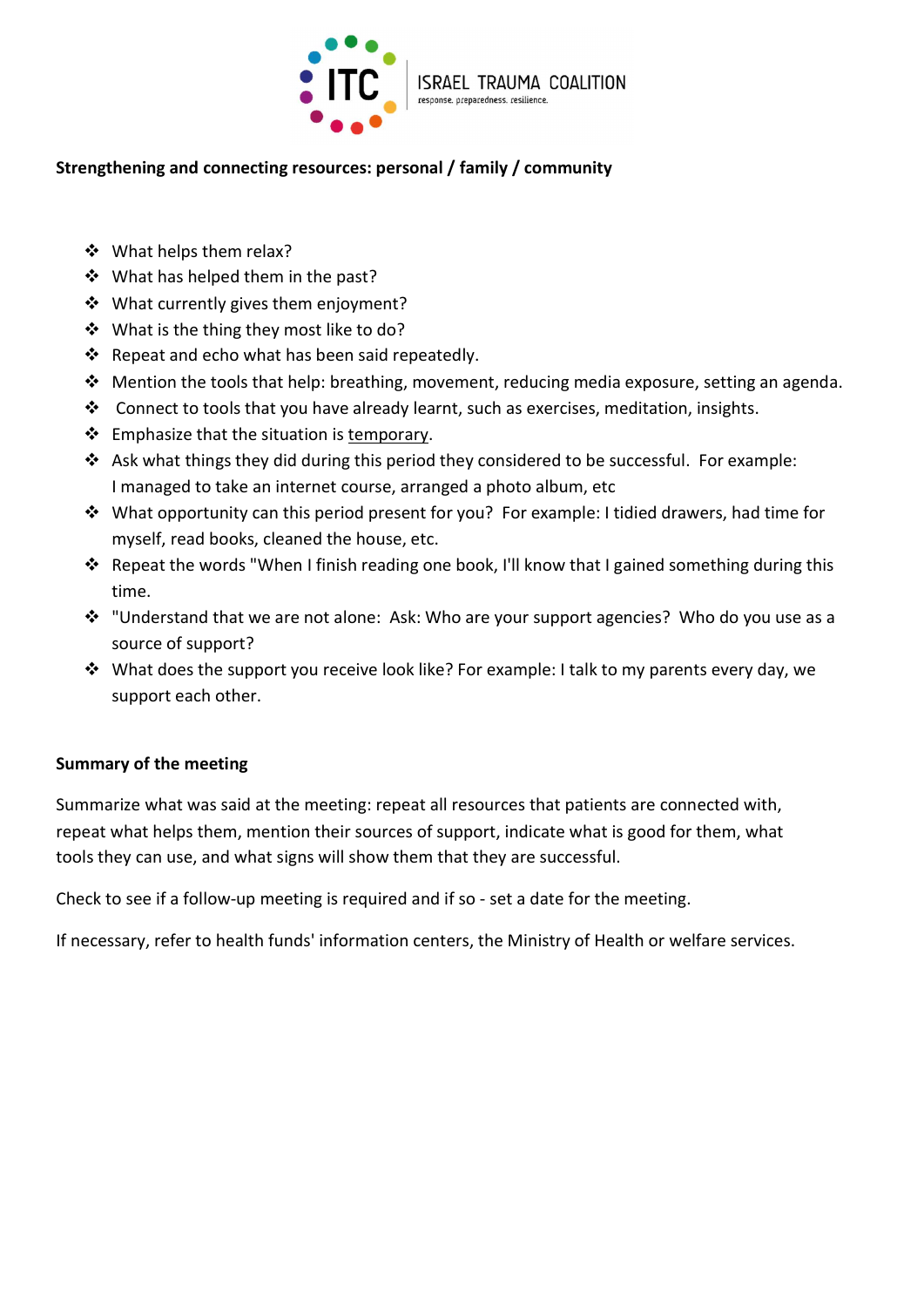

# Remote intervention for families with children

Most of the intervention will be with parental guidance, providing reinforcement and legitimacy of the objective difficulty.

The whole family can "meet" on-screen or briefly, before continuing with the parents, in order to maintain the "presence" of the family therapist and the therapeutic continuum.

It is advisable to have a round with family members: each one can share what they have gained, what makes each of them happy, what new things they found out about each other, etc.

It is important to strengthen the powers, resources and tools that they already have.

If difficulties and hardships arise, the tools they have acquired can be mentioned, emphasize the circles of protection/support around the children, and most importantly - strengthen the parents' abilities to help their children.

It is important for parents to help each member of the family maintain a space for themselves, as sharing excess time may result in stress and quarrels. It is also important that parents divide quality time for each child individually.

# Parental guidance in remote intervention

- $\triangleleft$  Emphasize that this is a temporary situation.
- Strengthen and connect resources: personal, family, community resources.
- Make a connection to tools/resources they have already acquired in therapy: exercises, techniques, insights.
- Give an explanation of how you want to mediate the situation for children: Protect them from overexposure to overwhelming and confusing information, provide age-appropriate and developmental information and to be aware of the impact of parental response on the child's response.
- Protected: Explain that while there is a danger, we as adults know what to do, and there are those who protect us.
- $\clubsuit$  Emphasize the importance of having an agenda and creating a customized routine that includes activities of all kinds.
- $\cdot \cdot$  Sharing responsibilities and tasks with children.
- $\div$  Define the duration of the screen time (even if more than usual).
- "Make lemonade from lemons" think what we can gain from the situation.